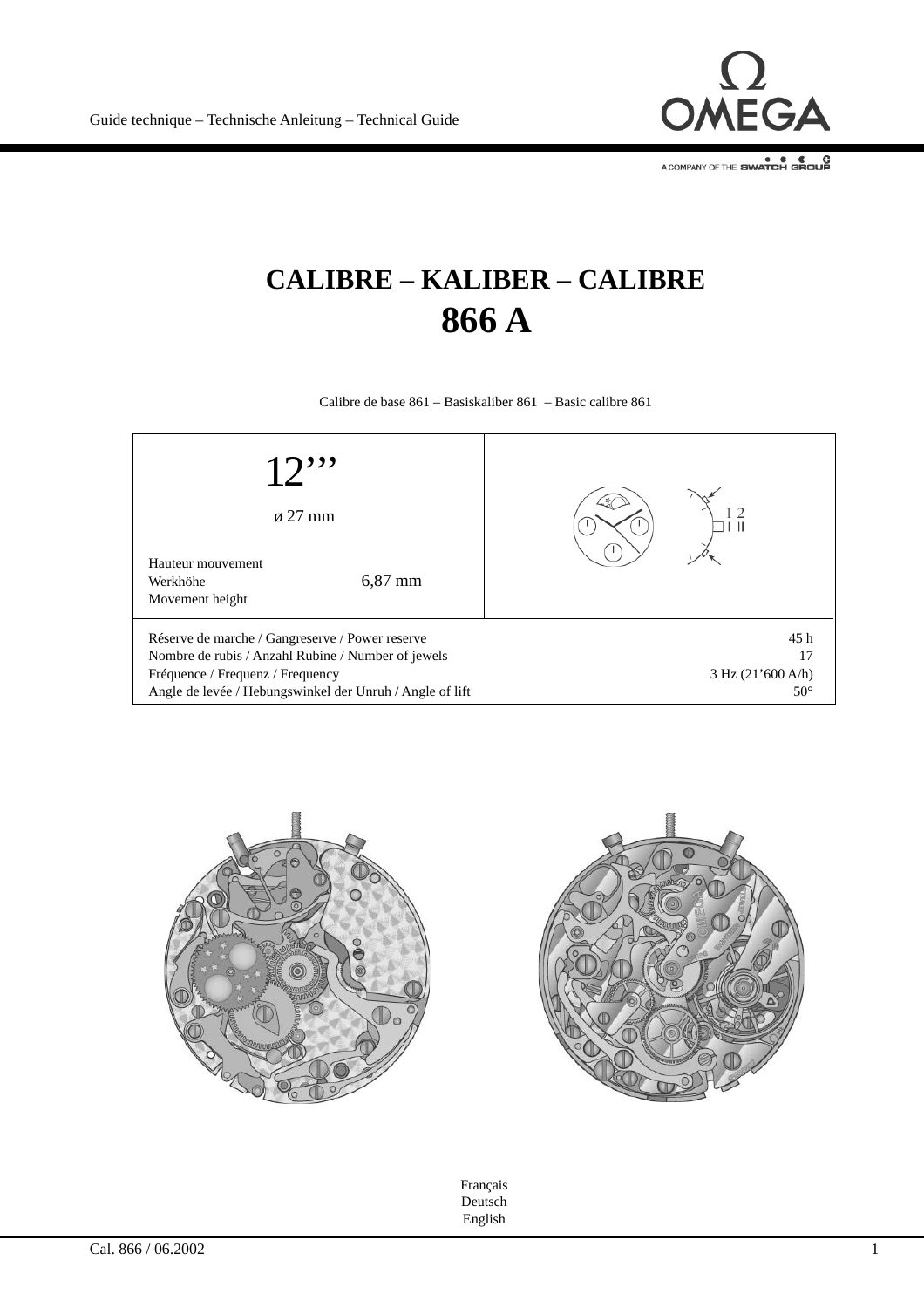| Liste des fournitures par ordre d'assemblage<br><b>Bestandteilliste in Montagereihenfolge</b><br>Parts listed in order of assembly |                  |  |  |  |  |  |  |  |  |
|------------------------------------------------------------------------------------------------------------------------------------|------------------|--|--|--|--|--|--|--|--|
| $1 = 7500$                                                                                                                         | $11 = 1540$      |  |  |  |  |  |  |  |  |
| $2 = 2318(2x)$                                                                                                                     | $12 = 3138(1x)$  |  |  |  |  |  |  |  |  |
| $3 = 1231$                                                                                                                         | $13 = 1547$      |  |  |  |  |  |  |  |  |
| $4 = 1574$                                                                                                                         | $14 = 3138(1x)$  |  |  |  |  |  |  |  |  |
| $5 = 1551$                                                                                                                         | $15 = 1543$      |  |  |  |  |  |  |  |  |
| $6 = 3137(1x)$                                                                                                                     | $16 = 1523$      |  |  |  |  |  |  |  |  |
| $7 = 1514$                                                                                                                         | $17 = 7513$      |  |  |  |  |  |  |  |  |
| $8 = 7524$                                                                                                                         | $18 = 3136 (1x)$ |  |  |  |  |  |  |  |  |
| $9 = 1521$                                                                                                                         | $19 = 1542$      |  |  |  |  |  |  |  |  |
| $10 = 1538$                                                                                                                        |                  |  |  |  |  |  |  |  |  |

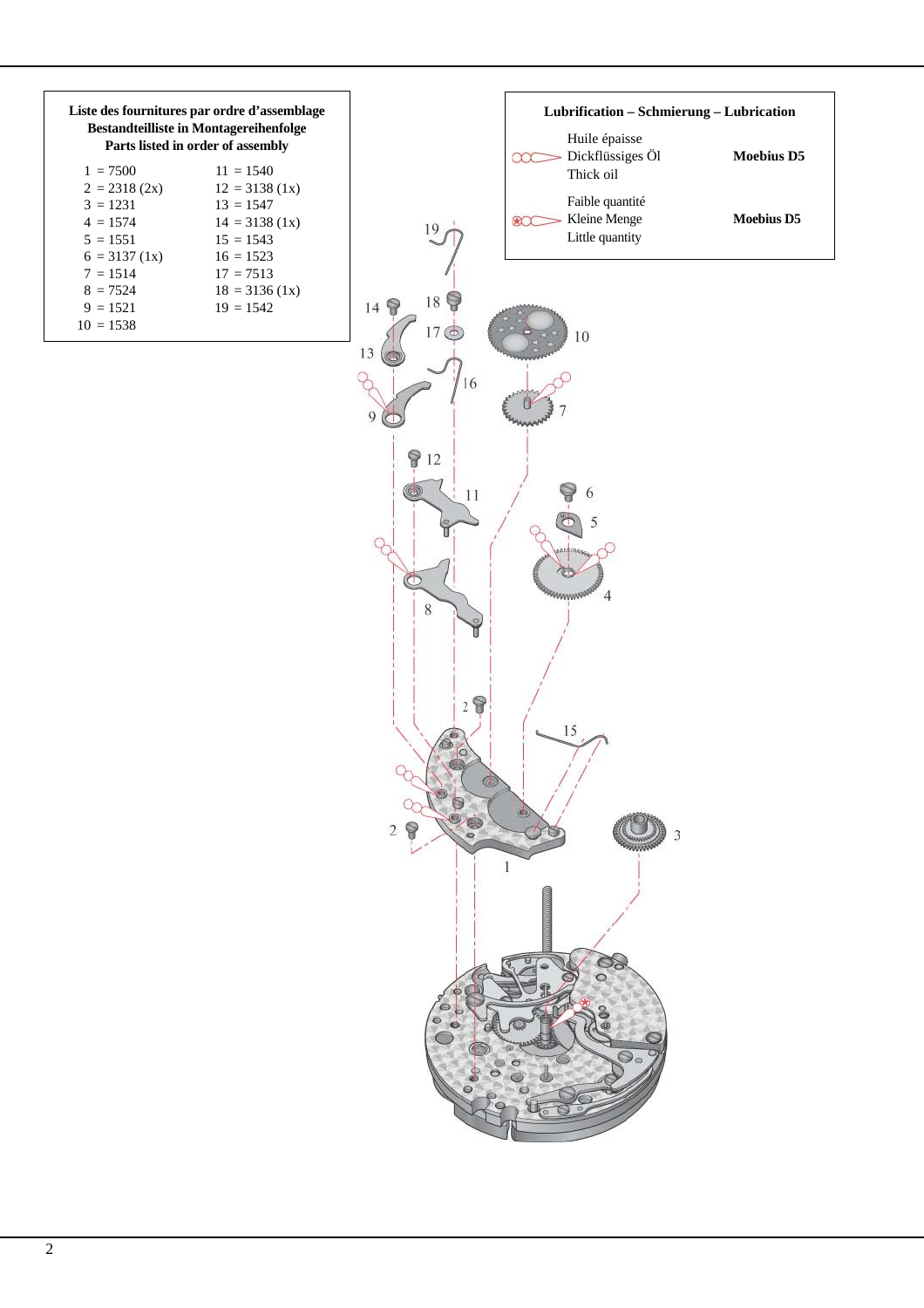## **Liste des fournitures – Bestandteilliste – Spare parts list**

**Phase de lune – Mondphase – Moonphase**

| $\frac{1}{2}$<br>1000 | $^{\circ}$ o | 1231      | 1327      | $\circ$<br>1514 | 1521      | 1523      | 1538               | 1540 |
|-----------------------|--------------|-----------|-----------|-----------------|-----------|-----------|--------------------|------|
| 1542                  | 1543         | 1547      | 1551      | $\circ$<br>1574 |           | 7500      | $_{\odot}$<br>7513 | 7524 |
|                       |              | ť<br>2318 | Ŧ<br>3136 |                 | T<br>3137 | 宵<br>3138 |                    |      |

| Cal. No CS | <b>Désignation</b>                       | <b>Bezeichnung</b>                       | <b>Designation</b>                     |
|------------|------------------------------------------|------------------------------------------|----------------------------------------|
| 1866.1000  | Platine                                  | Werkplatte                               | Plate                                  |
| 866.1231   | Roue des heures, $H0(2,55$ mm)           | Stundenrad, H0 (2,55 mm)                 | Hour wheel H0 (2.55 mm)                |
| 866.1327   | Balancier complet                        | Unruh vollständig                        | Complete balance                       |
| 866.1514   | Etoile de quantième                      | Datumstern                               | Date star                              |
| 866.1521   | Sautoir des jours                        | Tagesraste                               | Day jumper                             |
| 866.1523   | Ressort de sautoir des jours             | Feder für Tagesraste                     | Day jumper spring                      |
| 866.1538   | Etoile des phases                        | Mondphasenstern                          | Moon phase star                        |
| 866.1540   | Correcteur des phases                    | Mondphasenkorrektor                      | Moon phase corrector                   |
| 866.1542   | Ressort du sautoir des phases            | Feder für Mondphasenraste                | Moon phase jumper spring               |
| 866.1543   | Ressort des correcteurs                  | Feder für Korrektoren                    | Corrector spring                       |
| 866.1547   | Sautoir des phases                       | Mondphasenraste                          | Moon phase jumper                      |
| 866.1551   | Doigt des phases                         | Mondphasenfinger                         | Moon phase finger                      |
| 866.1574   | Roue entraîneuse du doigt des phases     | Mondphasenfinger-Mitnehmerrad            | Moon phase finger driving wheel        |
| 866.7500   | Planche des phases                       | Phasenplatte                             | Phase platform                         |
| 866.7513   | Rondelle de vis des ressorts de sautoir  | Unterlegscheibe für Rastenfeder          | Washer for jumper spring screw         |
| 866.7524   | Correcteur des jours                     | Tageskorrektor                           | Day corrector                          |
| 2318       | Vis de planche des phases                | Schraube für Mondphasenplatte            | Screw for phase platform               |
| 3136       | Vis des ressorts de sautoir              | Schraube für Rastenfedern                | Screw for jumper spring                |
| 3137       | Vis de roue entraîneuse du doigt         | Schraube für Phasenfinger-               | Screw for moon phase finger driving    |
|            | des phases                               | Mitnehmerrad                             | wheel                                  |
| 3138       | Vis des sautoirs des phases et des jours | Schraube für Mondphasen- und Tagesrasten | Screw for moon phase and day jumpers   |
| 3138       | Vis des correcteurs des phases           | Schraube für Mondphasen- und             | Screw for moon phase and day corrector |
|            | et des jours                             | Tageskorrektoren                         |                                        |
| 3138       | Vis de ressort des correcteurs           | Schraube für Feder für Korrektoren       | Screw for corrector spring             |
|            |                                          |                                          |                                        |

Remarque: Tous les autres composants sont identiques au calibre de base 861. Voir guide technique du calibre 861. Bemerkung: Alle anderen Teile sind identisch mit dem Basiskaliber 861. Siehe technische Anleitung Kaliber 861. Remarque: All other components are identical with the basic calibre 861. See technical guide calibre 861.